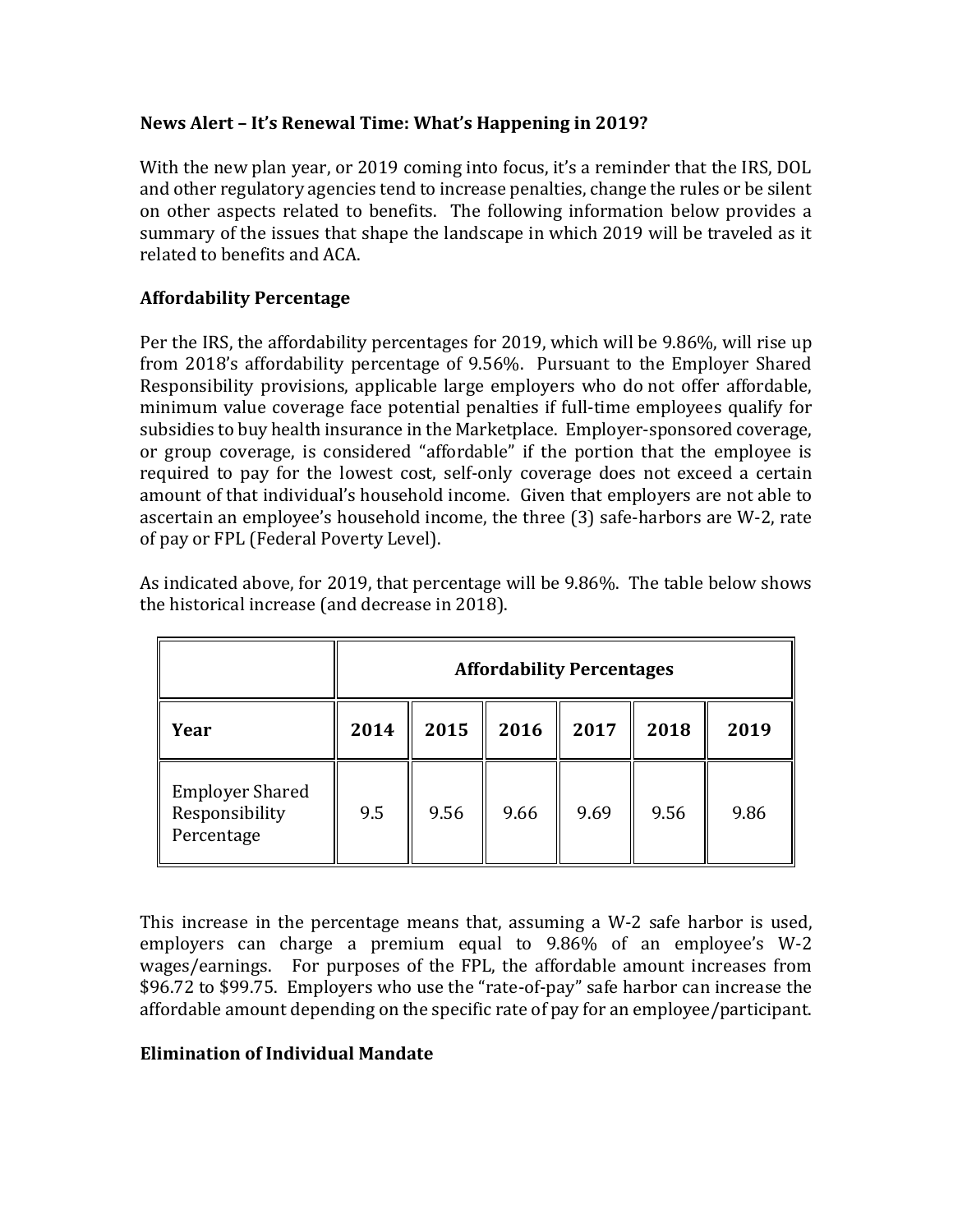One of the significant updates for 2019 is the elimination of the Affordable Care Act's individual mandate. Under the current ACA regulations (still in effect for 2018 plan years), the individual mandate requires most Americans to purchase a minimum level of health coverage. Those who fail to do so are liable for a penalty of \$695 for an adult or 2.5 percent of household income, whichever is greater. The new guidance has eliminated of the individual mandate by reducing the penalty amounts to \$0 and zero percent, respectively.

# **Employer Mandate Penalty**

Employers that are considered an "ALE" (applicable large employer) must offer health insurance that is *affordable* and provides *minimum value* to 95% of their fulltime employees and their children up to age 26, or be subject to penalties. This is known as the employer mandate. It applies to ALE's, which are employers with 50 or more full-time employees, and/or full-time equivalents (FTEs). Employees who work 30 or more hours per week are considered full-time.

As stated above, employers subject to the employer mandate are required to offer coverage that provides "minimum value" and is "affordable," or be subject to penalties. The questions to ask yourself to determine the potential penalty exposure are below:

- *Do you offer coverage*?
	- o No
- \$2,330 per full-time employee (minus first 30) applies if one full-time employee receives federal premium subsidy for marketplace coverage
- o Yes
	- *Does the plan provide minimum value (60%+ of total allowed cost)*?
		- No
			- o Lesser of \$3,480 per full-time employee receiving subsidy or \$2,320 per full-time employee (minus first 30)
		- Yes
			- o *Is the coverage affordable (less than 9.86% for 2019)*?
				- $\blacksquare$  No
					- Lesser of \$3,480 per full-time employee receiving subsidy or \$2,320 per full-time employee (minus first 30)
				- Yes
					- NO PENALTY.